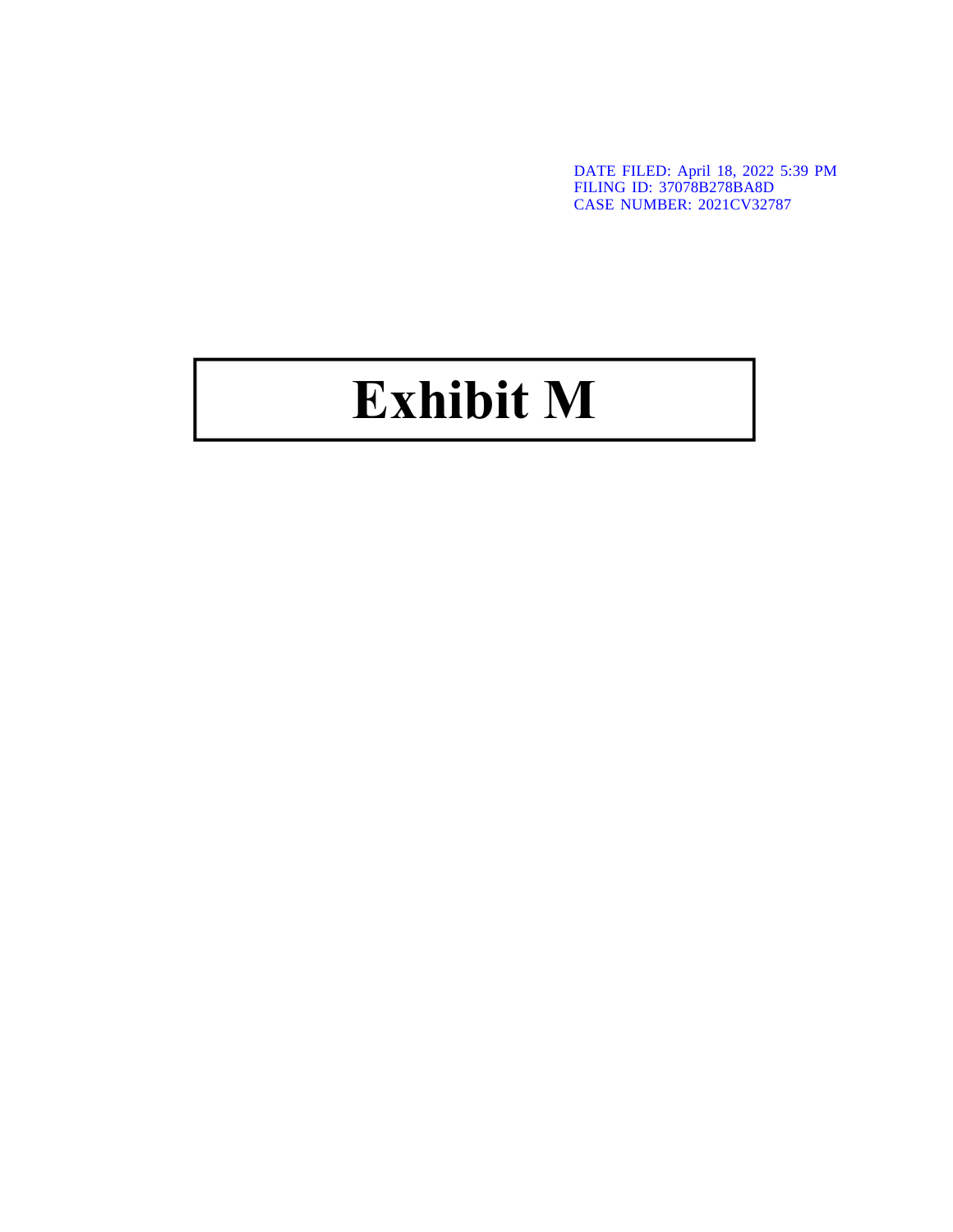

February 28, 2022

Mr. Doug Dean **Director** Public Utilities Commission 1560 Broadway, Suite 250 Denver, CO 80202

Re: Rule 3204 Report, January 28, 2022 Incident Proceeding No. 22I-0086E

Director Dean:

In response to the Colorado Public Utilities Commission's request, Public Service Company of Colorado ("Public Service" or the "Company") submits this report consistent with Rule 3204, electric incident reporting, regarding a two-part event on the transmission system that impacted Public Service's Comanche Generating Station Unit 3 ("Comanche 3") on January 28, 2022.

On January 28, 2022 at 3:14 p.m., an incident occurred at the Comanche 3 Generator Breaker located at the Comanche Substation Yard in Pueblo, Colorado. Initially, there was an issue with a transmission breaker resulting in Comanche 3 tripping offline. Later that afternoon, an event in the substation tripped the 230 kilovolt ("kV") and 345 kV busses. This triggered an inrush of negative current that passed through to the Comanche 3 generator, resulting in a negative current sequence and motorization of the generator. with Rule 3:<br>system that<br>3") on January<br>Breaker loc<br>was an isst<br>that afterno<br>busses. Thi<br>3 generator<br>We comme<br>robotic ope<br>inspection \<br>Upon\_com<br>discovery v<br>determined<br>(MD&A) fac<br>rotor was lot<br>disassembl<br>According<br>damage as

We commenced inspection and flew in specialized robotic equipment and a trained robotic operator to examine the unit after our initial boroscope indicated a more detailed inspection was warranted in order to determine next steps.

Upon completion of the initial inspection work, disassembly of the generator and discovery work commenced onsite at the Comanche station. On February 16, it was determined that it would be best to ship the rotor to Mechanical Dynamics & Analysis' (MD&A) facility in St. Louis for specialized discovery work and any needed repairs. The rotor was loaded and transported to MD&A's facility, arriving on February 21, 2022 and disassembly began on February 23, 2022.

According to the schedule provided by MD&A to Public Service, discovery work and damage assessment is expected to be completed by March 5, 2022. The Company is including this schedule as Confidential Attachment 1 to this report and will supplement this report as soon as practical after the assessments identified in the schedule are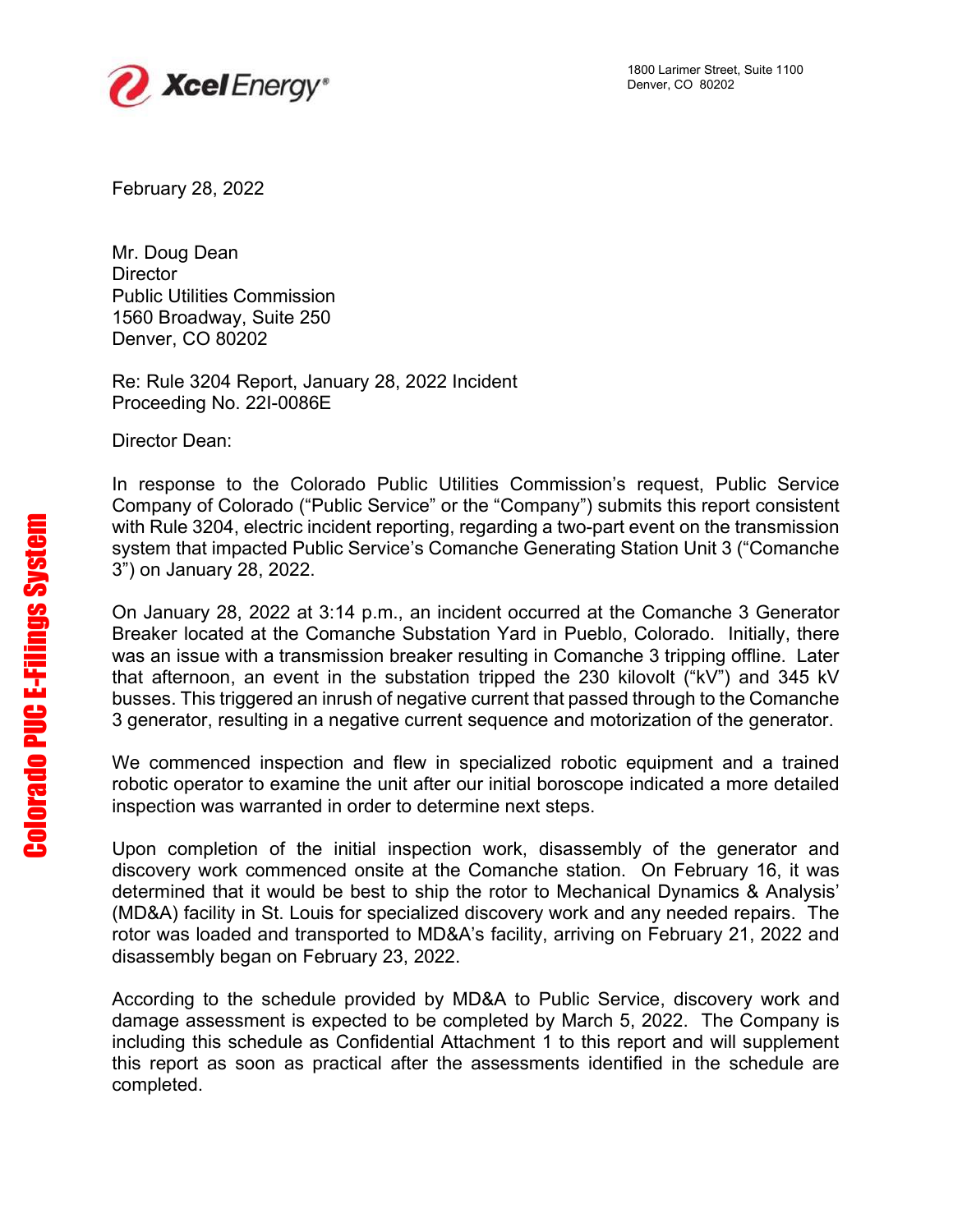There were no physical injuries resulting from the incident, and we do not anticipate any impact with respect to the provision of reliable service to customers as a result of this incident. Further, we expect this to be an insurable event.

Confidential Attachment 2 to this report contains the names of all persons involved in this incident.

Pursuant to Commission Decision No. C22-0106, in Proceeding No. 22I-0086E, the Company was directed to include additional information including the estimated cost of the repairs associated with all damage resulting from the incident, a description of the repairs to be completed, the estimated date that Comanche 3 will be available to serve load, the impact, if any, on the provision of reliable service to customers, and the root cause of the incident.

Identification of repairs along with estimated cost of repairs associated with all damage resulting from the incident reported will not be known until full discovery is completed, which is anticipated to be on March 5, 2022 as explained above.

The estimated date that Comanche 3 will be available to serve load is unknown at least until after March 5, 2022, when discovery is expected to be completed. However, based on discovery work completed to date, the anticipated schedule of repairs is provided as Confidential Attachment 1 to this report. Based on that expected timing, Public Service expects Comanche 3 to return to service around **the service of the service service**, with timing dependent upon travel restrictions and reinstallation of the rotor. The target date for returning to service is subject to the completion of all inspections and discovery work on March 5, 2022.

Public Service's root cause analysis of the incident is still in progress and will be provided to the Commission in a subsequent supplement to this report.

Due to the Amended Public Health Order 20-24 Implementing Stay at Home Requirements dated March 25, 2020, Ordering Coloradans to Stay at Home Due to the Presence of COVID-19 in the State, this submission will only be submitted via email. Public Service requests an exemption from the requirement to submit hard copies of this Rule 3204 Incident Report for Commission circulation.

Sincerely,

/s/ Brooke A. Trammell Brooke A. Trammell Regional Vice President, Rates and Regulatory Affairs